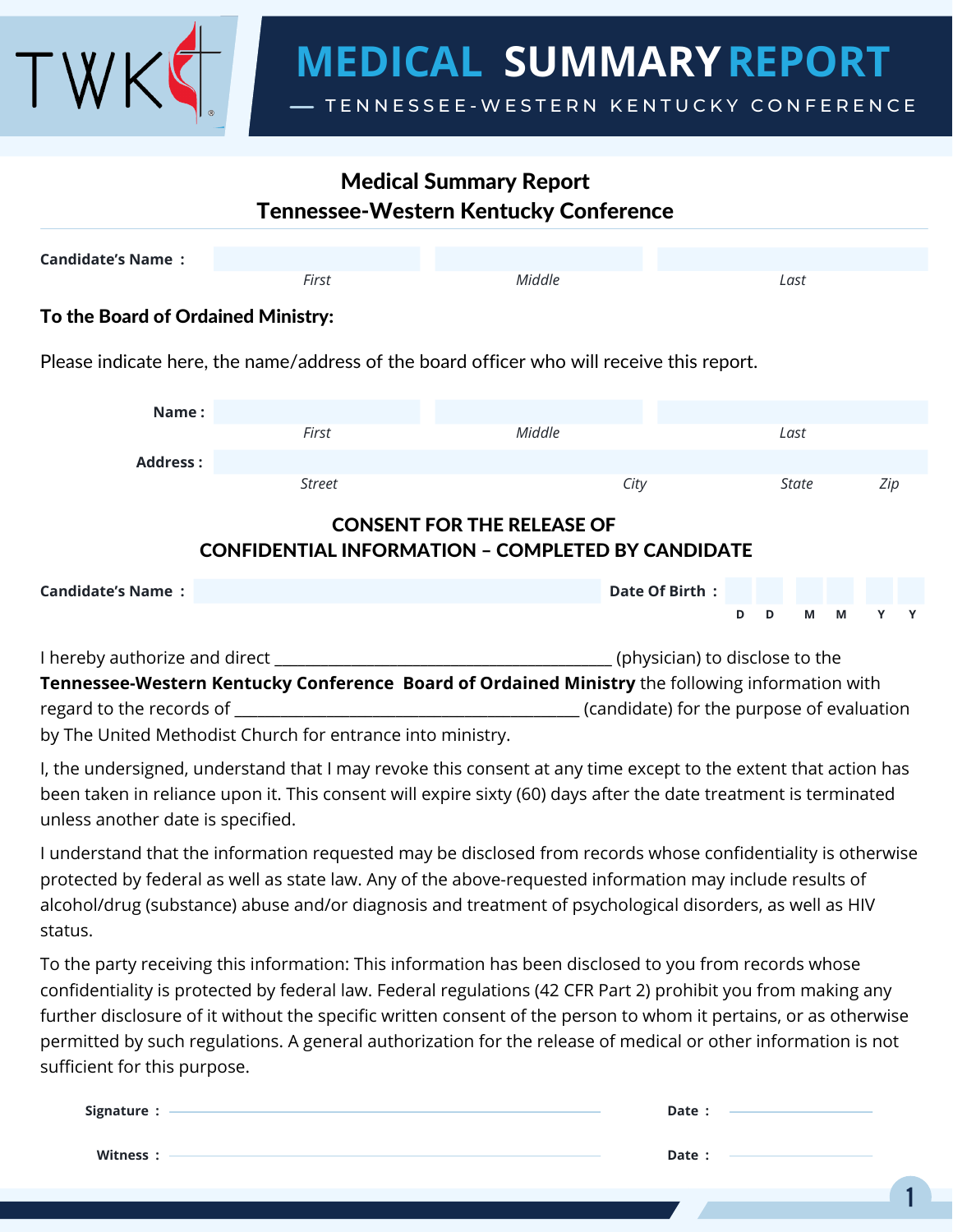

# SUMMARY REPORT – COMPLETED BY PHYSICIAN

#### Comments for physician:

Complete the summary report. The United Methodist Church assumes you are completing this information based on a current physical examination of the candidate. Screening guidelines are provided for reference as needed.

This person is a candidate for ministry in The United Methodist Church. Among other requirements, this includes being able to typically work a full-time week – with periodic weeks requiring longer work hours. Those serving in ministry will encounter situations that require the ability to cope with conflict and stress. Job-related tasks range from office work and traveling from site to site to communicating with and relating to a variety of people and managing multiple tasks simultaneously, among other responsibilities.

| Candidate's Name :      |  |
|-------------------------|--|
|                         |  |
| Date of Physical Exam : |  |

**Check One :**

**Based on the physical exam I completed, this candidate appears to be healthy. I have no concerns about his/her physical fitness for ministry.**

**Based on the physical exam I completed, this candidate has some health concerns that are summarized below.**

#### **Summary of Concerns :**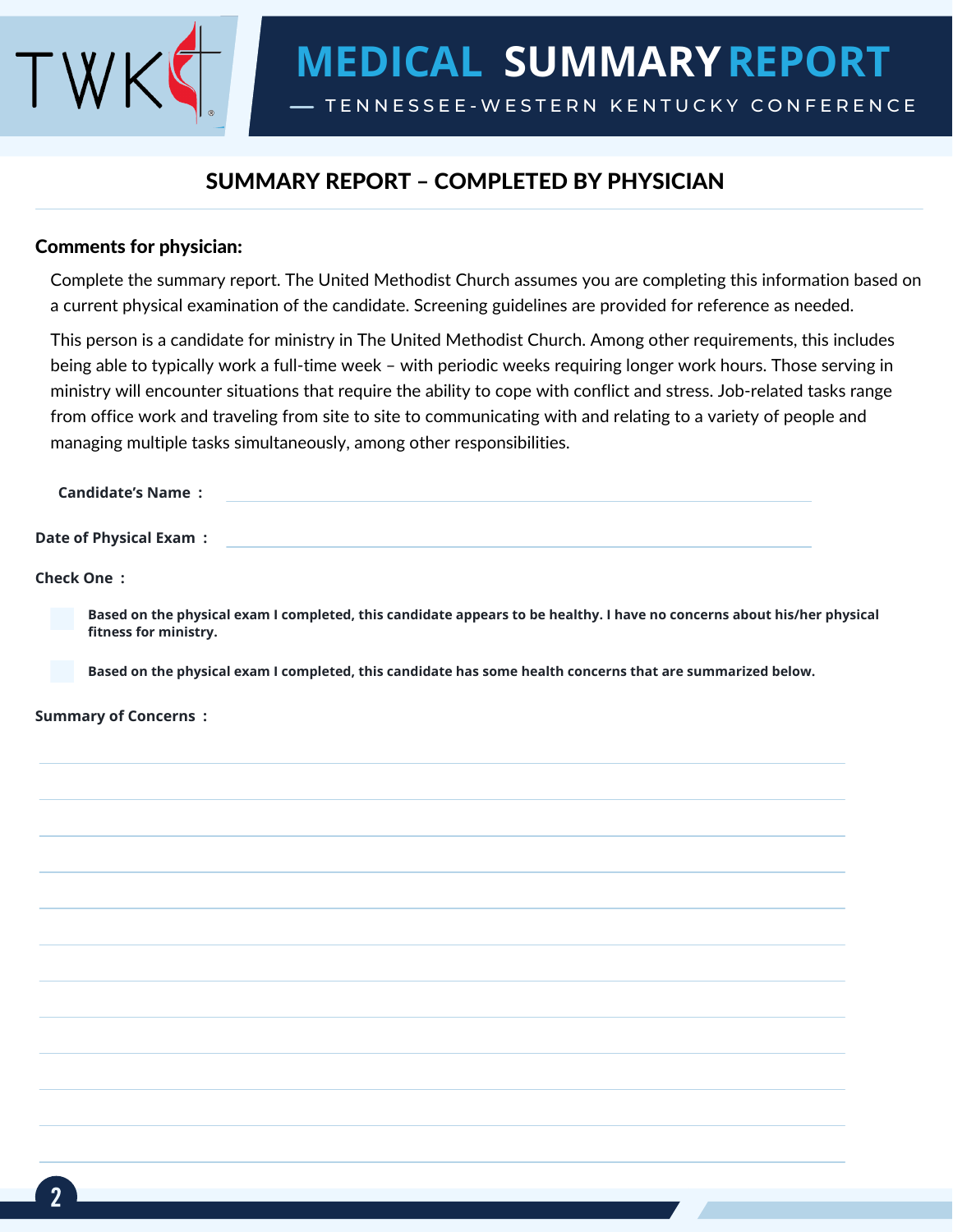

**Typical treatment(s) for this condition could potentially include (medication, surgery, lifestyle modification, intervention by specialist, frequent monitoring, etc.):**

**Questions to ask, or conversation that a committee might have, to address these concerns could include:**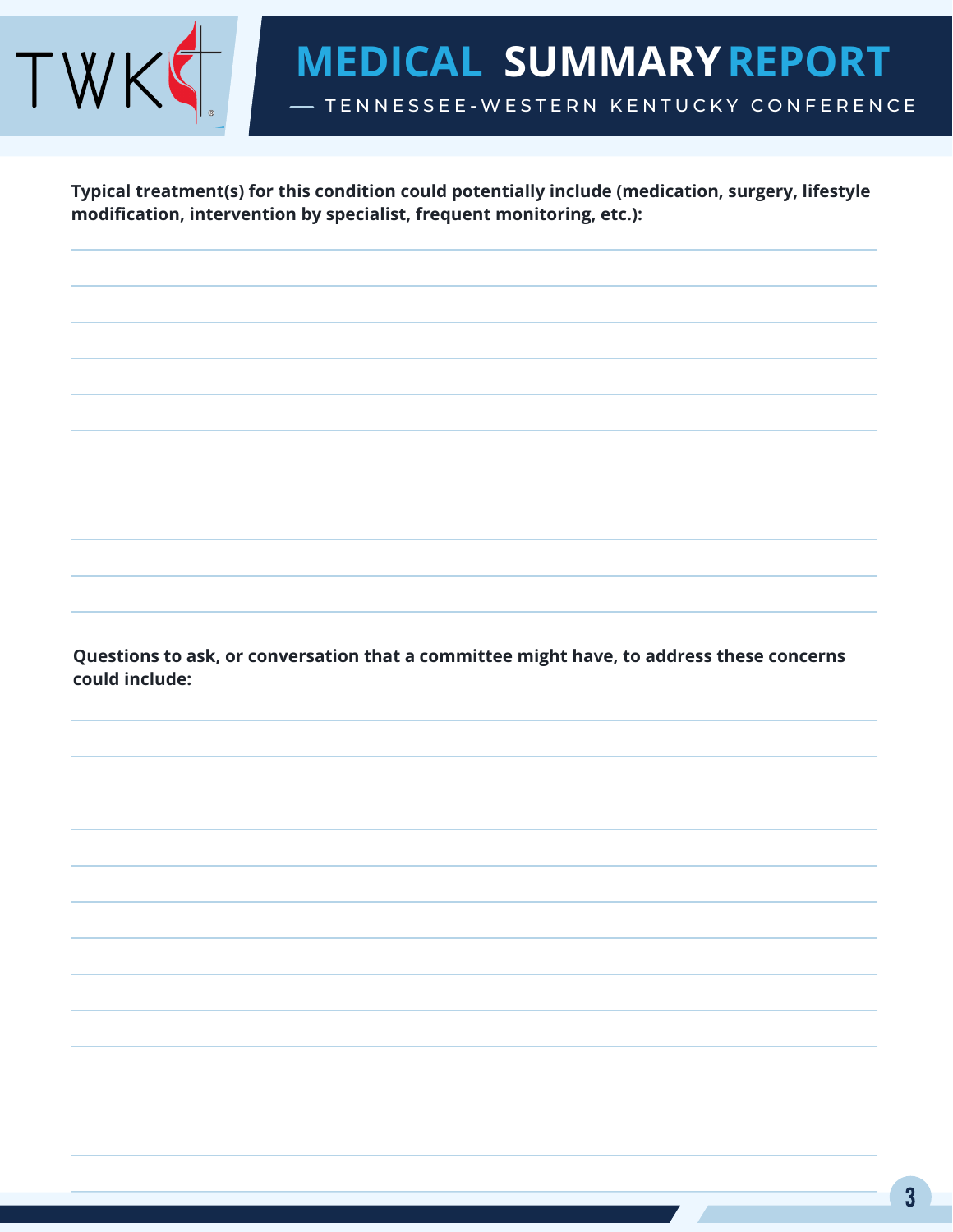

TENNESSEE-WESTERN KENTUCKY CONFERENCE

| <b>Examining Provider:</b> |                                                                                                                       |
|----------------------------|-----------------------------------------------------------------------------------------------------------------------|
| <b>Address:</b>            | <u> 1989 - Andrea State Barbara, amerikan personal di personal dengan personal dengan personal dengan personal de</u> |
| <b>Phone:</b>              | <u> 1989 - Johann Stein, marwolaethau a bhann an t-Amhair an t-Amhair an t-Amhair an t-Amhair an t-Amhair an t-A</u>  |
|                            |                                                                                                                       |
|                            |                                                                                                                       |
| Signature :                | Date :<br>the control of the control of the control of the control of the control of the control of                   |

**STAMP**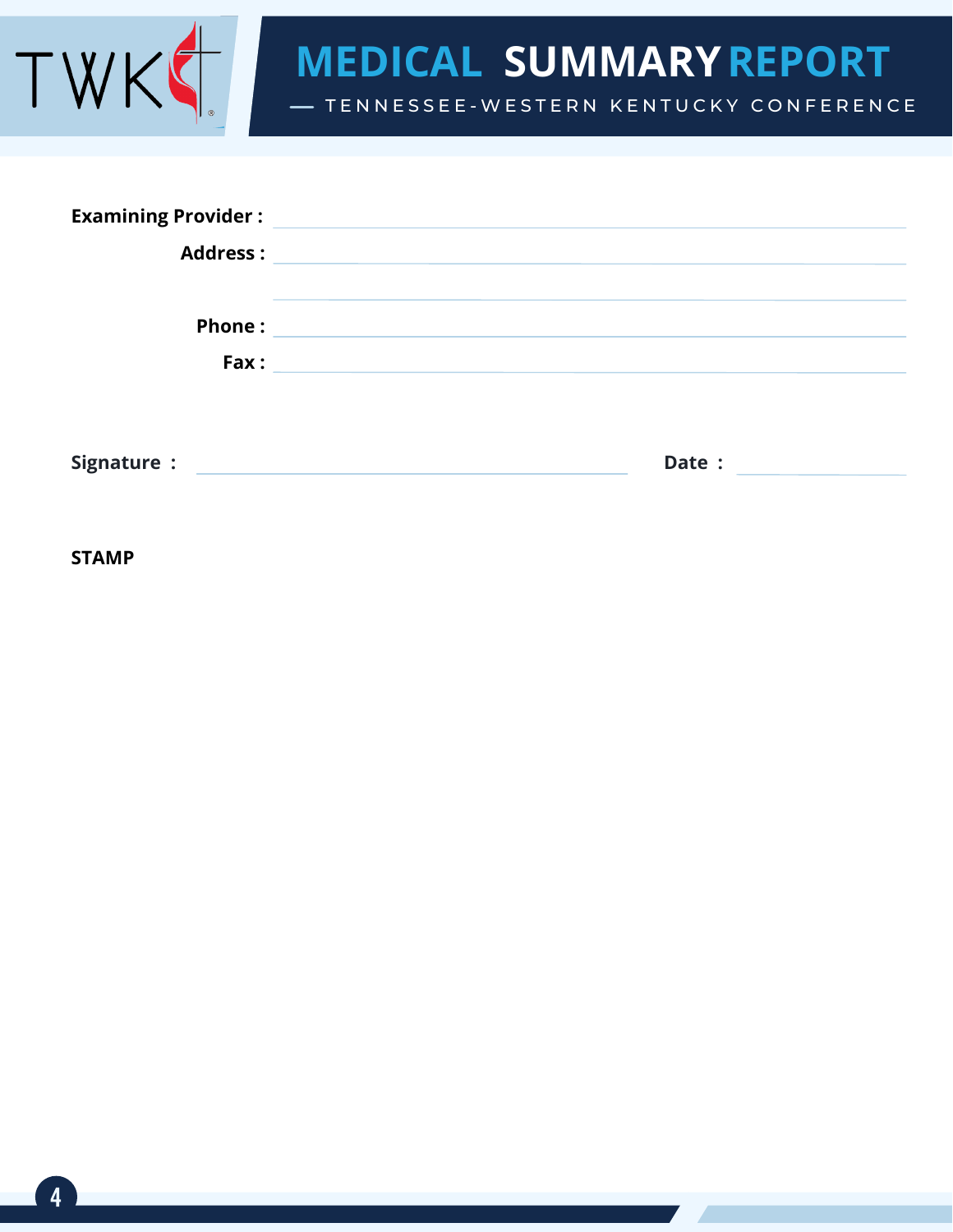

# **EXAMINATION STANDARDS\***

As a part of the ministry application process, The United Methodist Church requires each candidate to "present a satisfactory certificate of good health" by a physician on the prescribed form. Disabilities are not to be construed as unfavorable health factors when a person with disability is capable of meeting the professional standards and is able to render effective service…. (The Book of Discipline, ¶¶ 315.6c, 324.8, 347.3, 357.7, 355.3, 368.5).

The following lists show standard screening practices to be considered in an assessment of physical health. Additionally, the physician may choose to make recommendations to the candidate as needed. While the candidate's physician should make the final determination regarding the need for specific medical tests as related to the overall health and needs of the candidate, The United Methodist Church seeks a summary report from the physician upon completion of a physical examination of the candidate that provides an assessment of the candidate's physical ability to perform the required work of ministry.

## **NOTE: DO NOT RECORD SCREENING RESULTS ON THIS FORM.**

#### **Screening**

Height and weight (periodically) Blood pressure Alcohol and tobacco use Depression (if appropriate follow‐up is available) Diabetes mellitus (patients with hypertension) Dyslipidemia (total and HDL cholesterol): men ≥35 y; men or women ≥20 y who have cardiovascular risk factors; measure every 5 y if normal Colorectal cancer screening (men and women 50‐75 y) Mammogram every 1 to 2 y for all women ≥40 y. Evaluation for BRCA testing in high-risk women only. Papanicolaou test (at least every 3 y until age 65 y) Chlamydial infection (sexually active women ≤25 y and older at‐risk women) Routine voluntary HIV screening (ages 13‐64 y) Bone mineral density test (women  $\geq 65$  y and at-risk women 60-64 y) AAA screening (one time in men 65‐75 y who have ever smoked)

### **Counseling—Substance Abuse**

Tobacco cessation counseling

Alcohol misuse: brief behavioral counseling; alcohol abuse: referral for specialty treatment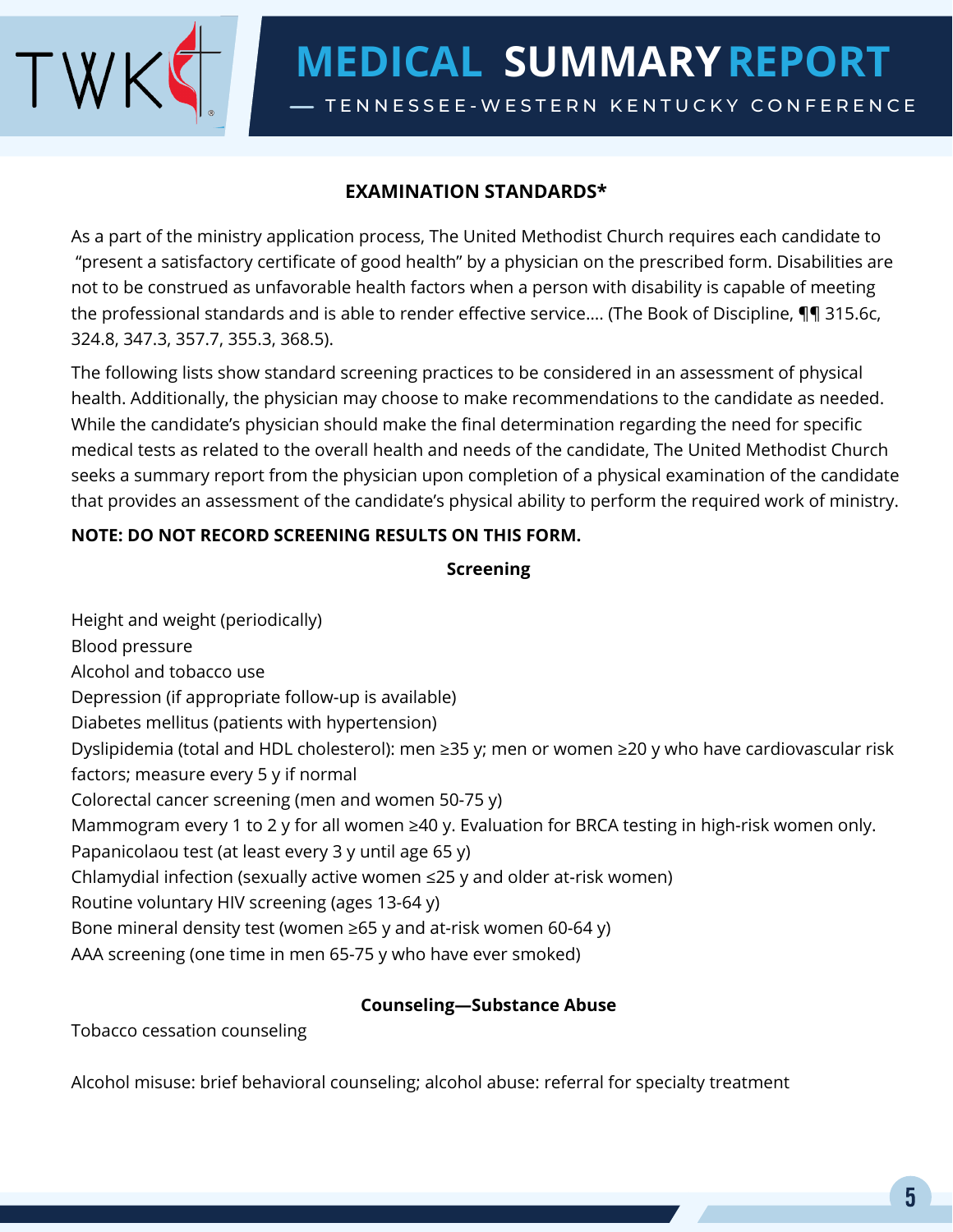

### **Counseling—Diet and Exercise**

Behavioral dietary counseling in patients with hyperlipidemia, risks for CHD and other diet‐related chronic disease

Regular physical activity (at least 30 minutes per day most days of the week) Intensive counseling/behavioral interventions for obese patients

AAA = abdominal aortic aneurysm; BRCA = breast cancer susceptibility gene; CHD = coronary heart disease.

\* Based on recommendations from the U.S. Preventive Services Task Force.

#### **Key Points**

- The U.S. Preventive Services Task Force recommends routine periodic screening for hypertension, obesity, dyslipidemia (men ≥35 years), osteoporosis (women ≥65 years), abdominal aortic aneurysm (one‐time‐screening), depression, and HIV infection.
- The U.S. Preventive Services Task Force recommends routine periodic screening for colorectal cancer (persons 50‐74 years of age), breast cancer (women ≥40 years), and cervical cancer.
- The U.S. Preventive Services Task Force recommends that all pregnant women be screened for asymptomatic bacteriuria, iron‐deficiency anemia, hepatitis B virus, and syphilis.
- The U.S. Preventive Services Task Force recommends against screening for hemochromatosis; carotid artery stenosis; coronary artery disease; herpes simplex virus; or testicular, ovarian, pancreatic, or bladder cancer.
- Outside of prenatal, preconception, and newborn care, genetic testing should not be performed in unselected populations because of lower clinical validity; potential for false positives; and potential for harm, including "genetic labeling."
- For patients for whom genetic testing may be appropriate, referral for genetic counseling should be provided before and after testing.
- A human papillomavirus vaccine series is indicated in females ages 9 through 26 years, regardless of sexual activity, for prevention of cervical cancer.
- A single dose of tetanus‐diphtheria–acellular pertussis (Tdap) vaccine should be given to adults ages 19 through 64 years to replace the next tetanus‐diphtheria toxoid (Td) booster.
- A zoster (shingles) vaccine is given to all patients 60 years and older regardless of history of prior shingles or varicella infection.
- Asymptomatic adults who plan to be physically active at the recommended levels do not need to consult with a physician prior to beginning exercise unless they have a specific medical question. Smoking status should be determined for all patients.
- Patients who want to quit smoking should be offered pharmacologic therapy in addition to counseling, including telephone quit lines.
- Routine screening is recommended to identify persons whose alcohol use puts them at risk.